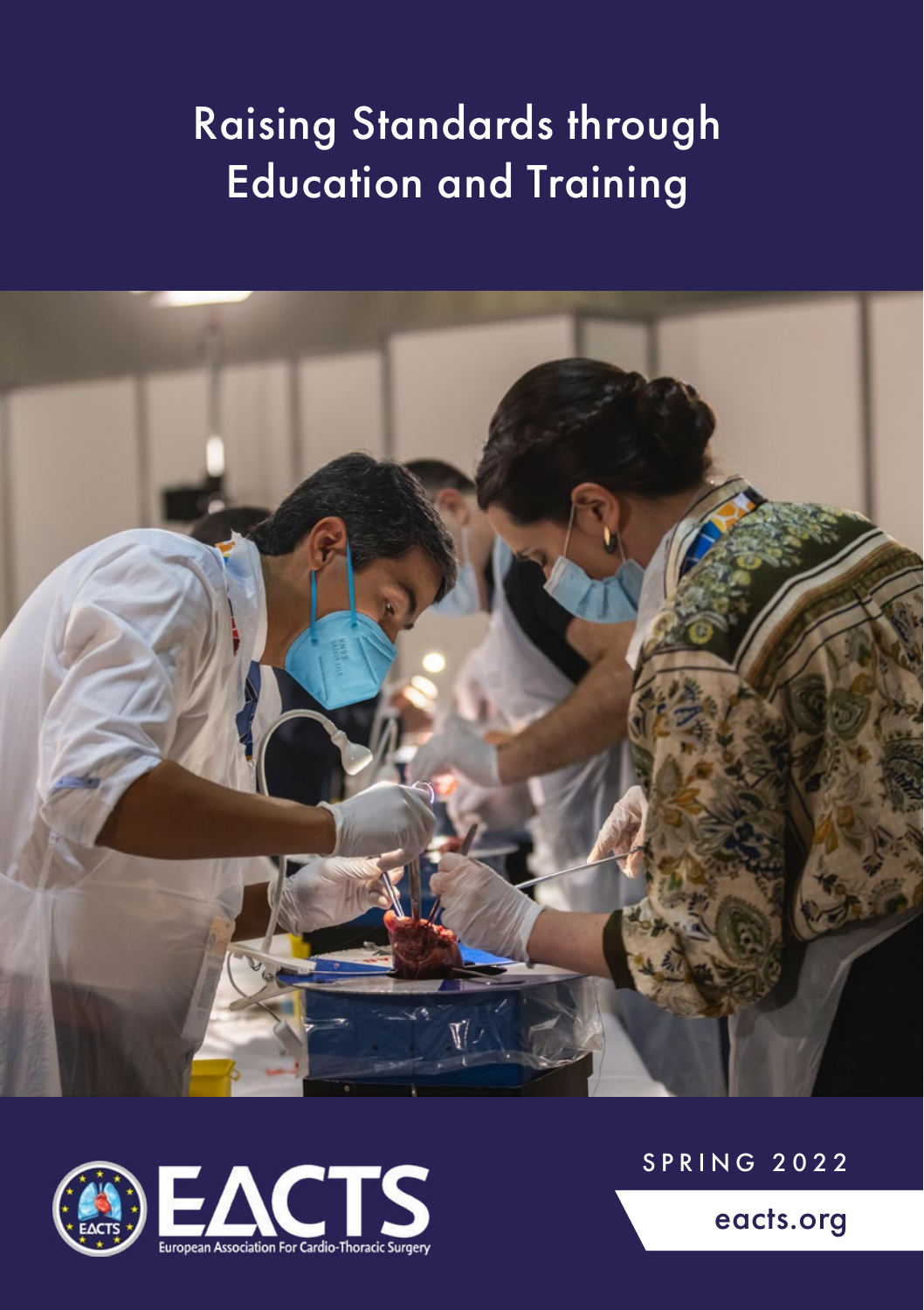## Raising standards in cardiothoracic surgery

EACTS (European Association for Cardiothoracic Surgery) is the leading professional association for cardiothoracic surgeons, perfusionists and allied health professionals. Established in 1986, we are committed to raising standards and improving outcomes for patients in the field of cardiac, thoracic and vascular interventions. We do this by advancing education in cardiothoracic surgery, sharing knowledge and promoting research and quality improvement. EACTS has a global membership of over 4,000 active members.

**We work in collaboration** with sister associations and societies around the globe including The Society of Thoracic Surgeons, European Society of Cardiology, the American Association for Thoracic Surgery, the The Asian Society for Cardiovascular and Thoracic Surgery and The Latin American Association of Cardiac and Endovascular Surgery.

**Our Domains and Committees** are member led groups working across the four EACTS Domains - Acquired Cardiac, Congenital Heart, Thoracic and Vascular Diseases - to drive forward the Association's mission of advancing education and promoting research. These Committees play an instrumental role across a range of projects and meetings, from Clinical Guidelines and Quality Improvement to Women in Cardiothoracic Surgery and the Annual Meeting.

# EXPLORE, DISCOVER, EDUCATE

at the largest event for the cardiothoracic community



**[Watch Rafa Sádaba, Secretary General,](https://www.youtube.com/watch?v=vxBj7oUyBMk) [review the successful 35th EACTS Annual](https://www.youtube.com/watch?v=aHRcniBsvak)  [Meeting](https://www.youtube.com/watch?v=vxBj7oUyBMk)**

The EACTS Annual Meeting brings together thousands of participants from around the world to explore new scientific insights, learn about the latest technology and innovations in cardiothoracic surgery and take part in some stimulating debates alongside global experts. The four-day programme of world-class science and interactive hands-on training is not to be missed. [For more information click here](http://www.eacts.org/annual-meeting/)

# SAVE THE DATE! THE 36TH EACTS ANNUAL MEETING LEARNING **TOGETHER**

5 - 8 OCTOBER 2022 · MILAN, ITALY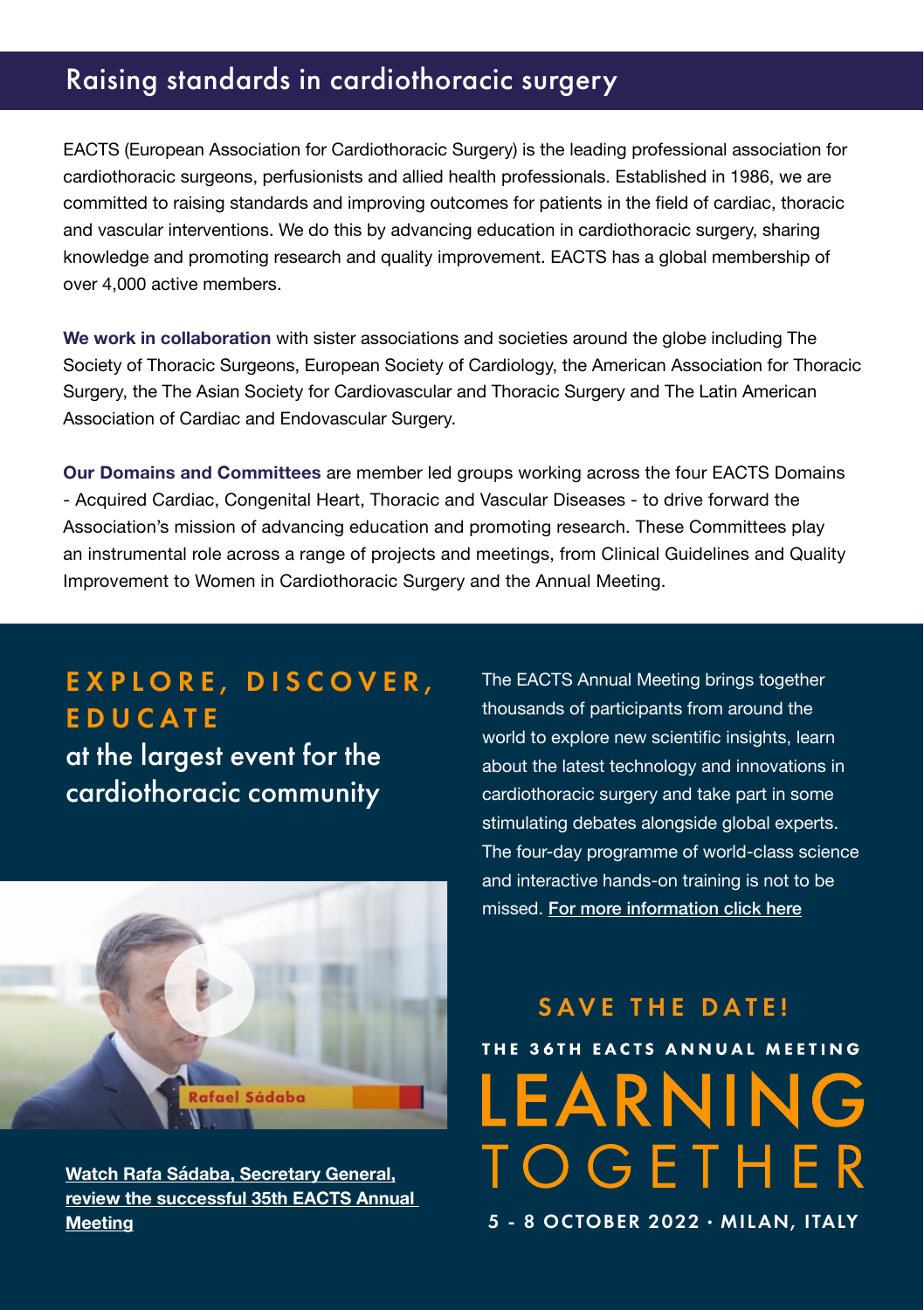# Teaching the future of cardiothoracic surgery

Education is at the heart of EACTS' work. Our education programmes offer meaningful learning opportunities for surgeons around the globe to enhance skills and expertise in order to improve clinical practice and outcomes for patients.





Through the EACTS Academy our members benefit from access to world leading surgeons and educators. Whether a trainee or an established surgeon our highquality educational programme offers the right course at the right time to support career development. Courses are advertised as Level 1, 2, 3 to allow surgeons to begin training at their level of expertise. [View the 2022 Academy course calendar](https://www.eacts.org/educational-events/programme/) [and find out more here.](https://www.eacts.org/educational-events/programme/)

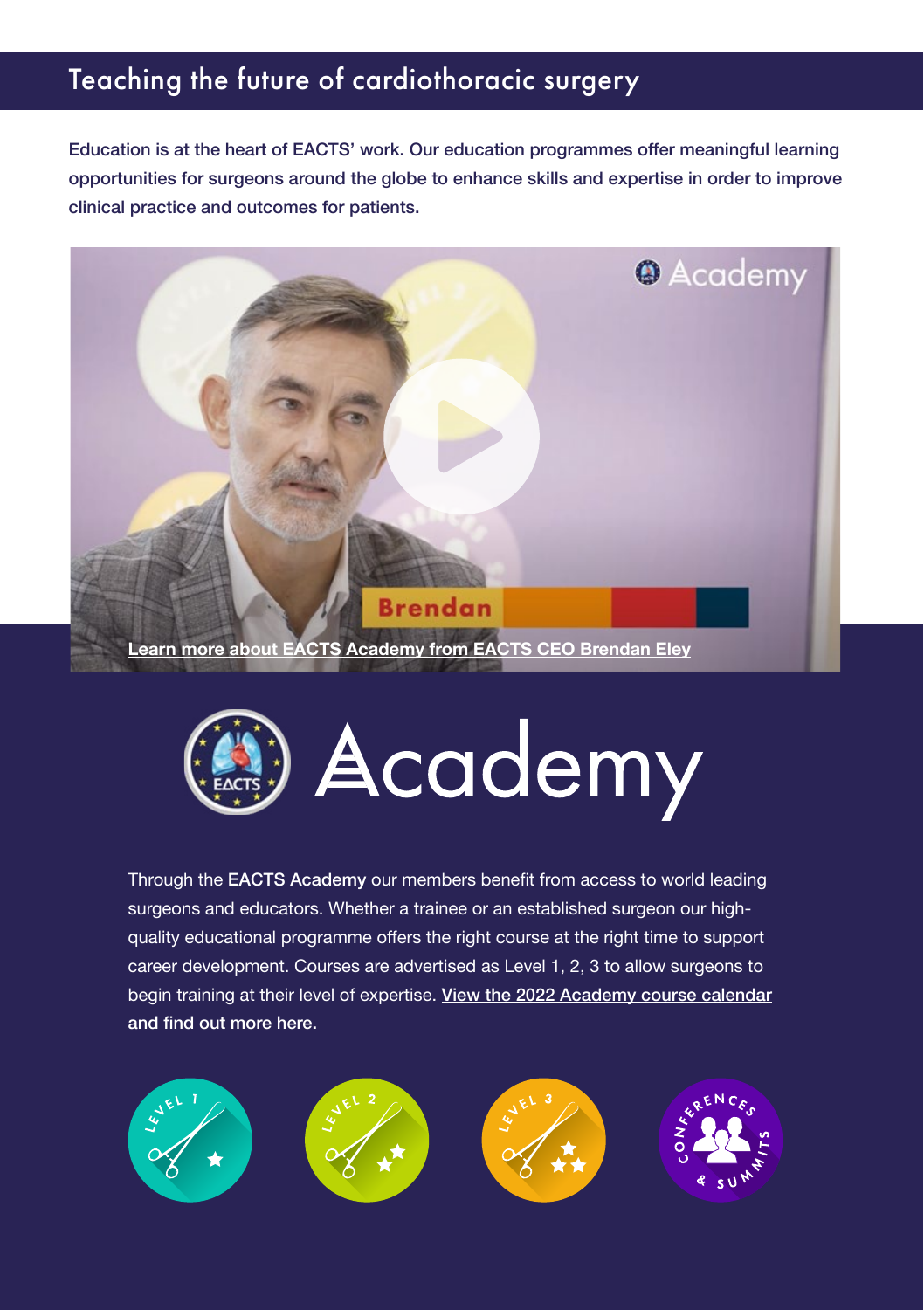## Teaching the future of cardiothoracic surgery

#### Francis Fontan Fund Fellowship European Board of

The Francis Fontan Fund for Education supports surgical education, fosters professional development and strengthens the global cardiothoracic community through increased knowledge share. The Fund's mission is to create a global community sharing and learning from the highest standards of cardiothoracic care.

The Fund currently supports several different Fellowship schemes, specialising in a wide breadth of cardiothoracic techniques. These Fellowships take place in institutions from all around the world and are open to applicants from all countries. **[For more information click here](http://www.eacts.org/the-association/francisfontanfund/)**

# Cardiothoracic Surgery (EBCTS)

The European Board of Cardiothoracic Surgery (EBCTS) examination encourages common high standards and qualifications in cardiothoracic surgery in all European countries and around the world, ensuring the consistent delivery of high-quality care and patient safety.

[For more information click here](http://www.ebcts.org/)

#### Improving clinical outcomes

#### Clinical guidelines

EACTS works alongside sister organisations and partners to develop high quality clinical guidelines on specific procedures and techniques. Our committees take a whole heart team approach, assessing the very latest clinical data and evidence to prepare clear clinical guidelines that support clinicians in their constant drive to improve outcomes for patients.

## EACTS Quality Improvement Programme includes two international databases:

The European Registry for Patients with Mechanical Circulatory Support (EUROMACS) offers the tools to collect clinical procedural updates and scientific data for patients receiving mechanical circulatory support (MCS). The data collected is made available for research purposes. [For more information click here](http://www.euromacs.org/)

The Adult Cardiac Database (ACD) is a collaborative registry and benchmarking tool of cardiac surgical data for centres across Europe. The database now includes 250,000 surgical procedures. [For more information click here](http://www.eacts.org/quipadultcardiacdatabase/)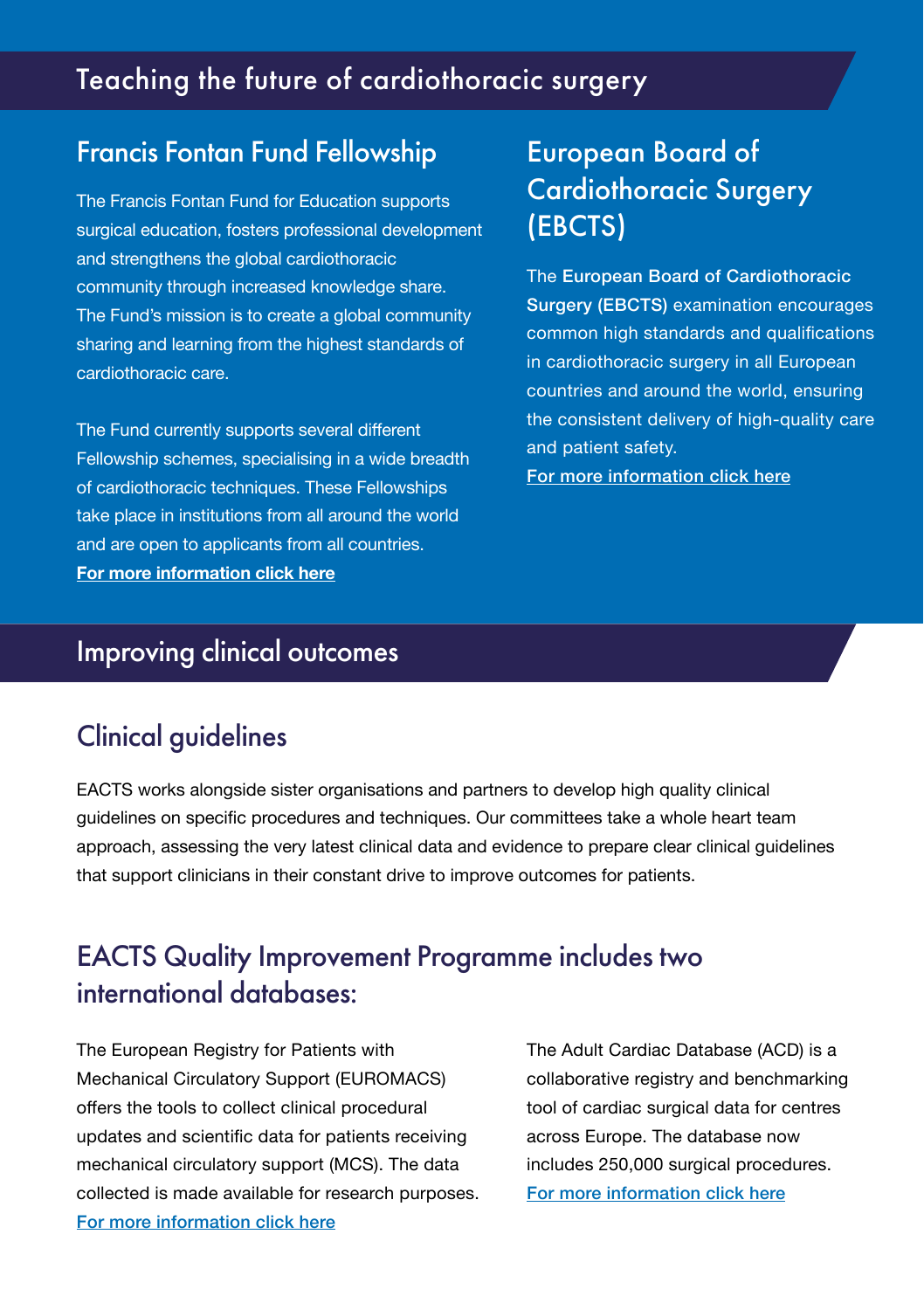#### Promoting research and innovation

The EACTS publications portfolio includes two leading, high-quality online journals, publishing the latest research across the field of cardiac, thoracic and vascular interventions. Subscriptionbased *European Journal of Cardio-Thoracic Surgery* (EJCTS) can be accessed through EACTS membership, whilst *Interactive CardioVascular and Thoracic Surgery* (ICVTS) was converted to Open Access in 2021. Submissions are subject to rigorous peer-review by members of the journals' Editorial and Advisory Board and by other independent reviewers. Both journals have growing Impact Factors and are indexed in Pubmed.

# EUROPEAN JOURNAL OF CARDIO-THORACIC **SURGERY**

VOLUME 61 NUMBER 1 JANUARY 2022 ISSN 1010-7940

Official Journal of the European European Institution<br>Interval association for Cardio-Thoracic Surgery and .<br>the European Society of Thoracic Surgeons

**OXFORD** 

**EJCTS** is an international journal documenting progress in cardiac and thoracic surgery. [For more information click here](http://www.academic.oup.com/ejcts)

#### **INTERACTIVE** CARDIOVASCULAR **AND THORACIC** SURGERY VOLUME 34 NUMBER 1 JANUARY 2022 ISSN 1569-9285



Official Journal of the European Association for Cardio-Thoracic Surgery and the European Board of Cardiovascular Perfusion

**OXFORD** 

**ICVTS** publishes a range of articles across the field of cardiovascular and thoracic surgery. [For more information click here](http://www.academic.oup.com/icvts/)

MMCTS.org

In addition, EACTS publishes the *Multimedia Manual of Cardio-Thoracic Surgery* (MMCTS), the free premier online video manual of cardiovascular and thoracic surgery tutorials, providing step-by-step video demonstrations of surgical procedures, supported by succinct text and clear graphics. MMCTS is indexed in Pubmed.